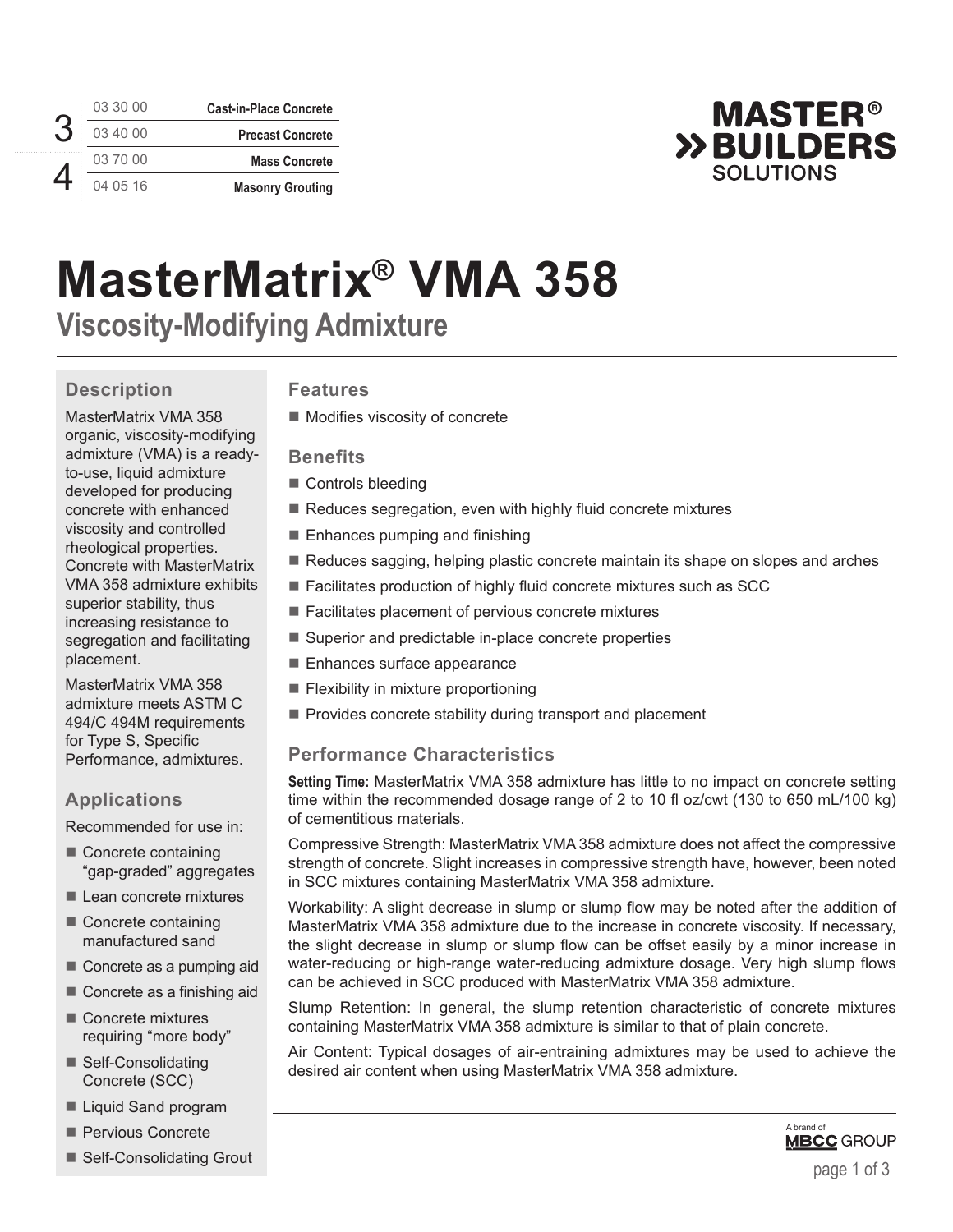## **Guidelines for Use**

**Dosage:** To provide stability in self-consolidating concrete (SCC) mixtures, the recommended dosage for MasterMatrix VMA 358 admixture is up to 10 fl oz/cwt (650 mL/100 kg) of cementitious materials. For other concrete mixtures that require "more body" to facilitate pumping and finishing, a dosage of up to 6 fl oz/cwt (390 mL/100 kg) is recommended. Because of variations in concrete materials, job site conditions and/ or applications, dosages outside of the suggested range may be required. In such cases, contact your local sales representative.

**Mixing:** MasterMatrix VMA 358 admixture is typically added with the initial mix water. Alternately, MasterMatrix VMA 358 admixture may be added after all other concreting ingredients have been batched and thoroughly mixed, either at the batch plant or at the jobsite.

#### **Product Notes**

**Corrosivity – Non-Chloride, Non-Corrosive:** MasterMatrix VMA 358 admixture will neither initiate nor promote corrosion of reinforcing and prestressing steel embedded in concrete, or of galvanized steel floor and roof systems. Neither calcium chloride nor other chloride-based ingredients are used in the manufacture of this admixture.

**Compatibility: Do not use MasterMatrix VMA 358 admixture with admixtures containing beta-naphthalene sulfonate such as MasterRheobuild® 1000 admixture. Erratic behaviors in slump, slump flow and pumpability may be experienced.** MasterMatrix VMA 358 admixture is compatible with most other admixtures used in the production of quality concrete including normal, mid-range and high-range water-reducing admixtures, air entrainers, accelerators, retarders, extended set-control admixtures, corrosion inhibitors and shrinkage reducers. However a field trial is recommended to ensure appropriate performance.

#### **Storage and Handling**

**Storage Temperature:** MasterMatrix VMA 358 admixture must be stored at temperatures above 41 °F (5 °C) to avoid dispensing difficulties due to thickening. Do not allow MasterMatrix VMA 358 admixture to freeze since it cannot be reconstituted after thawing.

**Shelf Life:** MasterMatrix VMA 358 admixture has a minimum shelf life of 12 months. Depending on storage conditions, the shelf life may be greater than stated. Please contact your local sales representative regarding suitability for use and dosage recommendations if the shelf life of MasterMatrix VMA 358 admixture has been exceeded.

Dispensing: Consult your local sales representative for the proper dispensing equipment for MasterMatrix VMA 358 admixture. If dispensing directly from the 55 gal (208 L) drum, it is recommended that the larger 2 in. (50 mm) opening be used.

## **Packaging**

MasterMatrix VMA 358 admixture is supplied in 55 gal (208 L) drums, 275 gal (1040 L) totes and by bulk delivery.

#### **Related Documents**

Safety Data Sheets: MasterMatrix VMA 358 admixture

## **Additional Information**

For additional information on MasterMatrix VMA 358 admixture or on its use in developing concrete mixtures with special performance characteristics, contact your local sales representative.

*Master Builders Solutions, a brand of MBCC Group, is a global leader of innovative chemistry systems and formulations for construction, maintenance, repair and restoration of structures. The Admixture Systems business provides advanced products, solutions and expertise that improve durability, water resistance, energy efficiency, safety, sustainability and aesthetics of concrete structures, above and below ground, helping customers to achieve reduced operating costs, improved efficiency and enhanced finished products.* 

*Utilizing worldwide resources, the Master Builders Solutions community of experts are passionate about providing solutions to challenges within all stages of construction, as well as the life cycle of a structure. At Master Builders Solutions we create sustainable solutions for construction around the globe.*